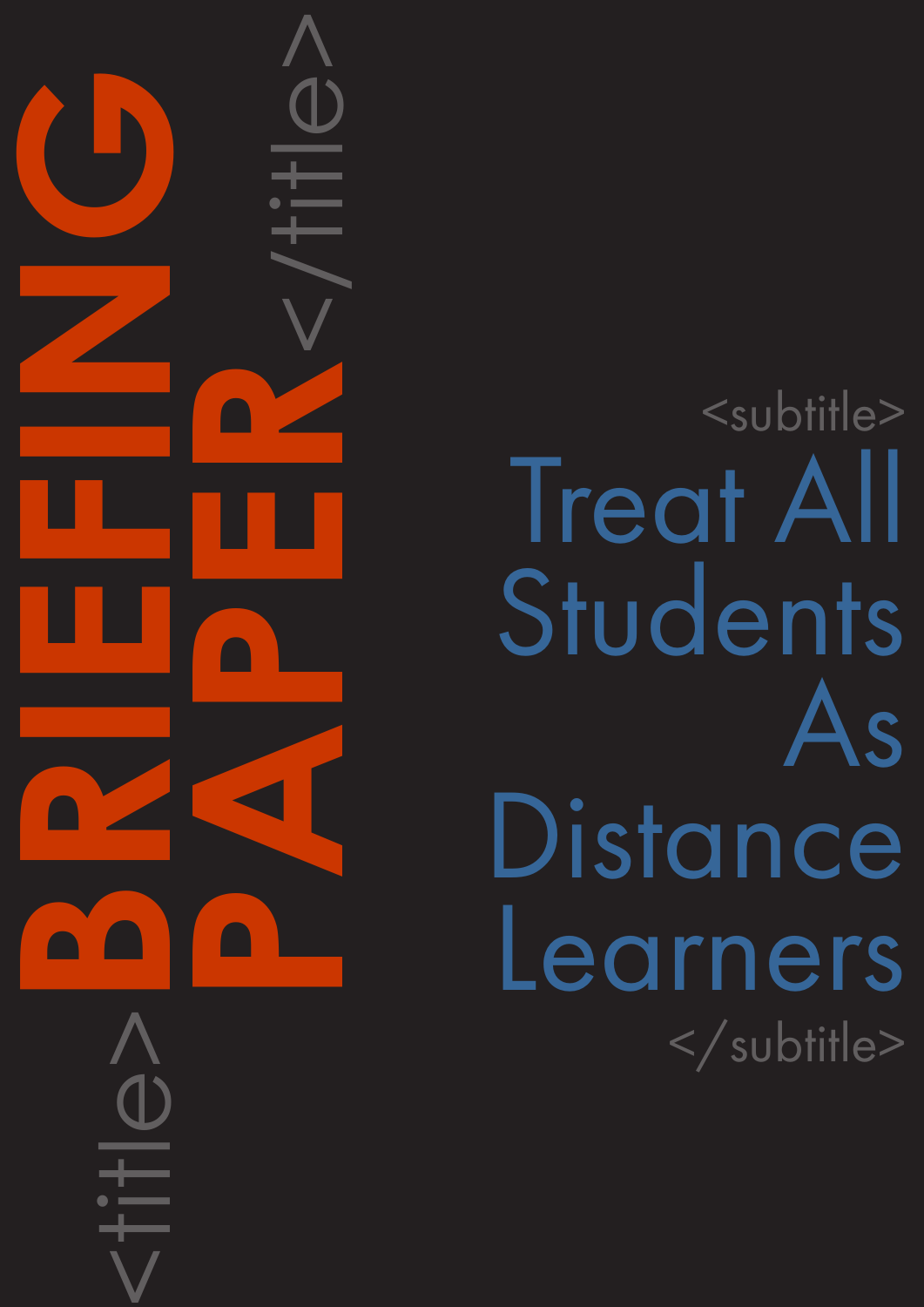## CAPDM Ltd. CAPDM Ltd.

Introduction Distance Learning (DL) programmes present new issues for many university and college departments. There are a number of possible approaches they and their institutions can take to the development of such programmes. For example, there is a tendency to view DL programme developments as entirely new programmes, designed specifically for that purpose. However, there is often real merit in developing DL programmes from existing, successful programmes being delivered on-campus or in the classroom.

> Whatever the origin of a DL development, one point is clear – that the needs of distance learning and on-campus programmes are quite different. At the same time, there are points of overlap that can be used to advantage. Obviously, a DL programme derived from an existing on-campus programme should share a programme description, a course syllabus, learning objectives and possibly assessment strategies. However there is also a potential benefit for the oncampus course offered by the distance version: all materials developed to support the DL version are equally applicable to (and can be shared by) the on-campus programme.

> > **Other** benefits of the distance learning approach

Developing a DL programme and its materials can be a significant effort and can be relatively costly; so it is important to get it right. This effort is akin to product development in industry and commerce, and should be preceded by a product design phase which helps to ensure that the product meets all user requirements. Good DL programmes therefore tend to:

- be precise in their objectives;
- look fresh in an academic sense:
- be directed and fit for purpose;
- exude a quality of build that exceeds current on-campus programmes.

This latter point does not reflect a negative view of on-campus programmes. Rather, it is a reflection of the advantages of being able to take time, stand back, and produce a design that meets all the objectives that are intended for a programme.

It is perhaps worth pausing at this point to take a look at an existing on-campus programme in your institution.

- •Does the programme descriptor (and do all the module descriptors) actually reflect the current offering and the original requirements?
- •Look at the overall sets of learning materials: is there a consistency to them; would they meet any quality standards used within your institution; is their coverage of their courses comprehensive; and are they easily usable, particularly in exceptional circumstances such as when a temporary lecturer has to stand in for a colleague?

•Are the materials designed to ensure that the quality of a course is continually improved, or does the quality (and possibly the direction) of a course alter and perhaps suffer each time a new member of staff is put in charge of it?

When the advantages that can be derived from a well-designed and produced DL programme are seen in their full light, it is natural to ask, "If there are such obvious advantages, why don't we do that for all our students?" There are usually resource reasons why this is impossible for all existing programmes, but it does provide an incentive to take a fresh look at any programme that is being adapted for DL. This approach can also help to set a higher quality standard for an institution to aspire to for all its courses.

The disciplined approach required for the development of DL programmes is equally valuable for all learning modes, and institutions that recognise this are able to improve the quality of **all** their programmes and save money at the same time. Not surprisingly, academic teams also obtain major benefits – greater confidence in the quality of their teaching, less time wasted on producing ad-hoc materials with a short life span and more time and money to pursue important academic interests.

#### **Students**

The students benefit too. Programmes and courses are more coherent as objectives and outcomes are clearer. Materials are of higher quality and greater relevance - they are consistent and comprehensive, and they are better integrated for tutor-led as well as self-study. In fact, this represents a step towards a significantly improved learning environment for all students, enhancing flexibility for all and helping to remove disadvantages for some. The result is a better overall learning experience for today's students.

Such developments require effort but, once in place, they can also be of great benefit to the academic staff - particularly by freeing them from some of the less valuable contact time they have with students and allowing them to concentrate on high-value contact. All students benefit from such changes.

## The institution

Finally, there is potential benefit for the institution. The quality of the learning experience for the student can be enhanced, improving the reputation of the institution.

Distance learning developments also represent diversification opportunities for the institution that can help to exploit new sources of income and extend its reach – possibly on an international scale.

Developing a distance learning programme